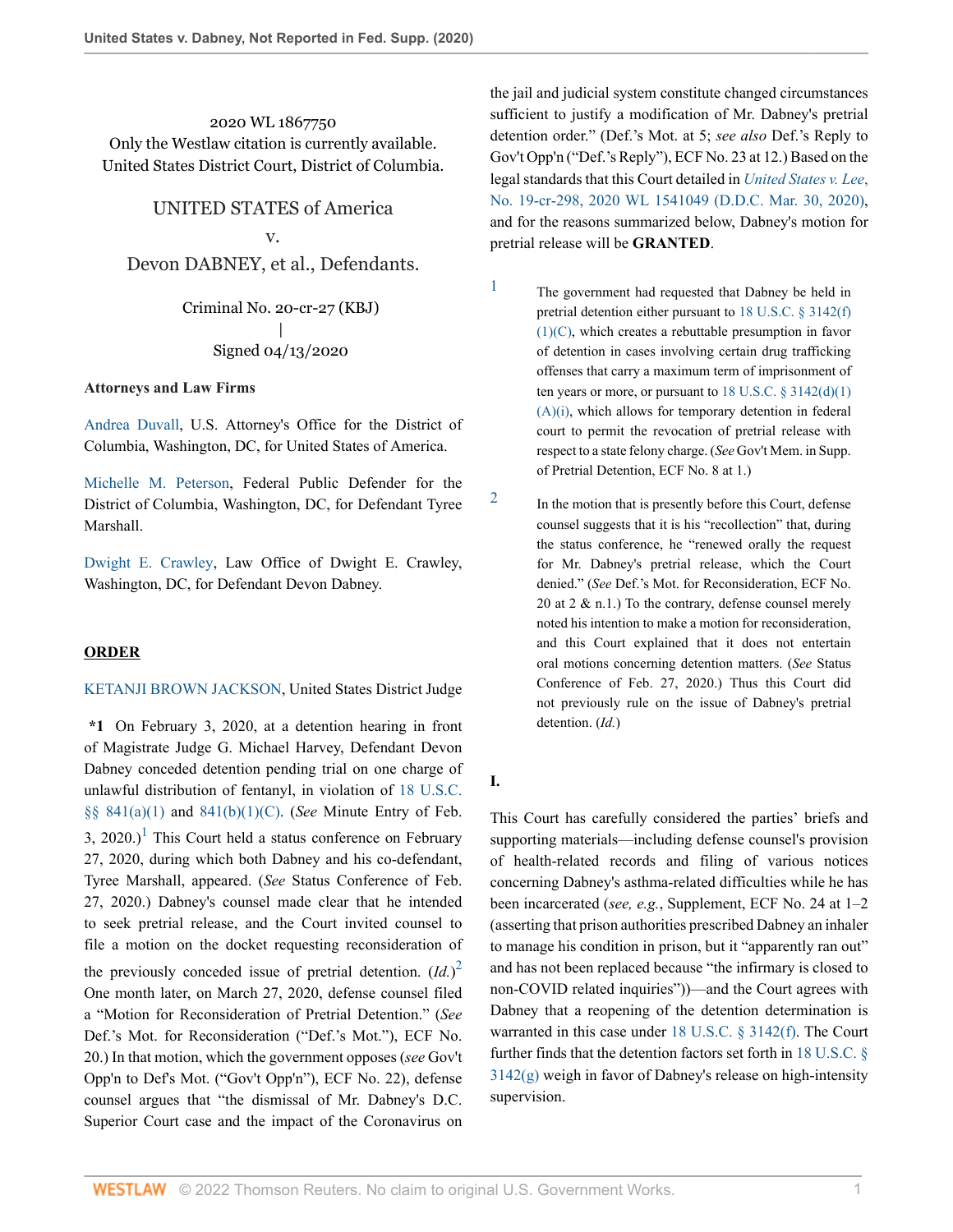**\*2** *First*, there is new and material information that was previously unavailable at the time of Dabney's pretrial detention hearing and that warrants reopening of the detention determination. *See* [18 U.S.C. § 3142\(f\)](http://www.westlaw.com/Link/Document/FullText?findType=L&pubNum=1000546&cite=18USCAS3142&originatingDoc=Ic3fa68607f3a11eab9598d2db129301e&refType=RB&originationContext=document&vr=3.0&rs=cblt1.0&transitionType=DocumentItem&contextData=(sc.Search)#co_pp_ae0d0000c5150) (authorizing the "reopening" of a detention hearing in light of "information ... [that] was not known to the movant at the time of the hearing and that has a material bearing" on the propriety of pretrial detention). At the time of Dabney's detention hearing, Dabney had a pending case in the Superior Court of the District of Columbia for carrying a pistol without a license, possession of a large capacity ammunition feeding device, and other related charges. (*See* Gov't Mem. in Supp. of Pretrial Detention ("Gov't Detention Mem."), ECF No. 8 at 8.) Those charges have been dropped (*see* Def.'s Mot. at 5*; see also* Gov't Opp'n at 2), and just as *having* such charges pending against Dabney would have been material to this Court's determination of whether or not Dabney should be detained under the Bail Reform Act (had Dabney not conceded the issue), so, too, is their *dismissal* material to a determination of whether Dabney should remain detained. Additionally, this Court considers the emergence of COVID-19 in the D.C. Jail to be new information that is material to the detention determination in this particular case, insofar as the Court has received health-related records from Dabney's counsel (*see* Notice of Documents Provided, ECF No. 27), as well as Dabney's medical records from D.C. Department of Corrections (*see* Minute Order of Apr. 10, 2020), and the prison records show that not only did Dabney report that he has [asthma](http://www.westlaw.com/Link/Document/FullText?entityType=disease&entityId=Iab17a50f475411db9765f9243f53508a&originationContext=document&transitionType=DocumentItem&contextData=(sc.Default)&vr=3.0&rs=cblt1.0) during his intake medical evaluation in January, but prison authorities also prescribed him an inhaler to manage this condition. In this Court's view, having an underlying medical condition that could heighten a defendant's risk of harm during the period of pretrial detention has a "material bearing" on the required detention determination. *See Lee*[, 2020 WL 1541049, at](http://www.westlaw.com/Link/Document/FullText?findType=Y&serNum=2050678948&pubNum=0000999&originatingDoc=Ic3fa68607f3a11eab9598d2db129301e&refType=RP&originationContext=document&vr=3.0&rs=cblt1.0&transitionType=DocumentItem&contextData=(sc.Search)) [\\*4](http://www.westlaw.com/Link/Document/FullText?findType=Y&serNum=2050678948&pubNum=0000999&originatingDoc=Ic3fa68607f3a11eab9598d2db129301e&refType=RP&originationContext=document&vr=3.0&rs=cblt1.0&transitionType=DocumentItem&contextData=(sc.Search)) (noting that "those [defendants] who have underlying medical conditions" may be able to "reasonably maintain that COVID-19 casts new light on the individual 'characteristics' that the court previously considered when deciding whether detention was required." (quoting 18 U.S.C.  $\S$  3142(g)(3))). Consequently, Dabney's request for a reconsideration of his detention determination, which this Court construes as a motion for reopening his hearing under [section 3142\(f\),](http://www.westlaw.com/Link/Document/FullText?findType=L&pubNum=1000546&cite=18USCAS3142&originatingDoc=Ic3fa68607f3a11eab9598d2db129301e&refType=RB&originationContext=document&vr=3.0&rs=cblt1.0&transitionType=DocumentItem&contextData=(sc.Search)#co_pp_ae0d0000c5150) is well founded.

*Second*, although the Bail Reform Act's rebuttable presumption in favor of detention applies to Dabney's charged offense (*see* Gov't Detention Mem. at 1 (citing [18](http://www.westlaw.com/Link/Document/FullText?findType=L&pubNum=1000546&cite=18USCAS3142&originatingDoc=Ic3fa68607f3a11eab9598d2db129301e&refType=RB&originationContext=document&vr=3.0&rs=cblt1.0&transitionType=DocumentItem&contextData=(sc.Search)#co_pp_2f740000c5ba5) U.S.C. §  $3142(f)(1)(C)$ ), Dabney has satisfied his burden of production to rebut that presumption. *See [United States](http://www.westlaw.com/Link/Document/FullText?findType=Y&serNum=1985137360&pubNum=0000350&originatingDoc=Ic3fa68607f3a11eab9598d2db129301e&refType=RP&fi=co_pp_sp_350_371&originationContext=document&vr=3.0&rs=cblt1.0&transitionType=DocumentItem&contextData=(sc.Search)#co_pp_sp_350_371)* <span id="page-1-1"></span>*v. Alatishe*[, 768 F.2d 364, 371 \(D.C. Cir. 1985\)](http://www.westlaw.com/Link/Document/FullText?findType=Y&serNum=1985137360&pubNum=0000350&originatingDoc=Ic3fa68607f3a11eab9598d2db129301e&refType=RP&fi=co_pp_sp_350_371&originationContext=document&vr=3.0&rs=cblt1.0&transitionType=DocumentItem&contextData=(sc.Search)#co_pp_sp_350_371) (explaining that the rebuttable presumption "operate[s] at a minimum to impose a burden of production on the defendant to offer some credible evidence contrary to the statutory presumption" (emphasis omitted)).<sup>[3](#page-1-0)</sup> Dabney explains that he has no adult criminal history, and that the state charges that were pending against him in D.C. Superior Court were dismissed on February 28, 2020, as noted above. (*See* Def.'s Mot. at 5.) Moreover, Dabney stresses that he is a life-long resident of Washington, D.C., has one child, and has family support in the area, including that of his mother. (*See* Def.'s Mot. at 5; Def.'s Reply at 10.) A defendant's "burden of production" to rebut the Bail Reform Act's presumption of detention is not "heavy," *[United States v. Lee](http://www.westlaw.com/Link/Document/FullText?findType=Y&serNum=2039341986&pubNum=0007903&originatingDoc=Ic3fa68607f3a11eab9598d2db129301e&refType=RP&fi=co_pp_sp_7903_125&originationContext=document&vr=3.0&rs=cblt1.0&transitionType=DocumentItem&contextData=(sc.Search)#co_pp_sp_7903_125)*, 195 F. Supp. [3d 120, 125 \(D.D.C. 2016\),](http://www.westlaw.com/Link/Document/FullText?findType=Y&serNum=2039341986&pubNum=0007903&originatingDoc=Ic3fa68607f3a11eab9598d2db129301e&refType=RP&fi=co_pp_sp_7903_125&originationContext=document&vr=3.0&rs=cblt1.0&transitionType=DocumentItem&contextData=(sc.Search)#co_pp_sp_7903_125) and in this Court's view, Dabney has pointed to enough credible evidence that he should not be presumed a danger to the community or a flight risk (including the fact that he was successfully supervised by pretrial services in connection with the dropped Superior Court case), and as such, this Court finds that he has rebutted the statutory presumption of detention pending trial.

<span id="page-1-0"></span>[3](#page-1-1) Dabney has been charged by indictment with unlawful distribution of fentanyl, which is an offense that carries a maximum term of imprisonment of twenty years or more under the Controlled Substances Act. *See* 18 U.S.C.  $\S$  841(b)(1)(C). This charge thus triggers a rebuttable presumption under section  $3142(e)(3)(A)$ that no conditions can effectively ensure Dabney's appearance at further proceedings in this case or could otherwise protect the community if Dabney is released.

*Third*, because "the burden of persuasion remains with the government throughout the proceeding," *[United States v.](http://www.westlaw.com/Link/Document/FullText?findType=Y&serNum=2043525801&pubNum=0007903&originatingDoc=Ic3fa68607f3a11eab9598d2db129301e&refType=RP&fi=co_pp_sp_7903_63&originationContext=document&vr=3.0&rs=cblt1.0&transitionType=DocumentItem&contextData=(sc.Search)#co_pp_sp_7903_63) Taylor*[, 289 F. Supp. 3d 55, 63 \(D.D.C. 2018\),](http://www.westlaw.com/Link/Document/FullText?findType=Y&serNum=2043525801&pubNum=0007903&originatingDoc=Ic3fa68607f3a11eab9598d2db129301e&refType=RP&fi=co_pp_sp_7903_63&originationContext=document&vr=3.0&rs=cblt1.0&transitionType=DocumentItem&contextData=(sc.Search)#co_pp_sp_7903_63) and because the government here emphasizes almost exclusively that Dabney is a danger to the community (*see* Gov't Opp'n at 6– 7), the question now becomes whether the government has satisfied its own burden of showing, by "clear and convincing evidence[,]" *United States v. Smith*[, 79 F.3d 1208, 1209 \(D.C.](http://www.westlaw.com/Link/Document/FullText?findType=Y&serNum=1996075828&pubNum=0000506&originatingDoc=Ic3fa68607f3a11eab9598d2db129301e&refType=RP&fi=co_pp_sp_506_1209&originationContext=document&vr=3.0&rs=cblt1.0&transitionType=DocumentItem&contextData=(sc.Search)#co_pp_sp_506_1209) [Cir. 1996\)](http://www.westlaw.com/Link/Document/FullText?findType=Y&serNum=1996075828&pubNum=0000506&originatingDoc=Ic3fa68607f3a11eab9598d2db129301e&refType=RP&fi=co_pp_sp_506_1209&originationContext=document&vr=3.0&rs=cblt1.0&transitionType=DocumentItem&contextData=(sc.Search)#co_pp_sp_506_1209), that no pretrial conditions of release can assure the safety of the community. $<sup>4</sup>$  $<sup>4</sup>$  $<sup>4</sup>$  As explained below, this Court's</sup> *de novo* review of the [section 3142\(g\)](http://www.westlaw.com/Link/Document/FullText?findType=L&pubNum=1000546&cite=18USCAS3142&originatingDoc=Ic3fa68607f3a11eab9598d2db129301e&refType=RB&originationContext=document&vr=3.0&rs=cblt1.0&transitionType=DocumentItem&contextData=(sc.Search)#co_pp_16f4000091d86) factors as they apply to Dabney's individual circumstances leads inexorably to the conclusion that the government has not met its burden of proof.

<span id="page-1-3"></span><span id="page-1-2"></span>[4](#page-1-3) It is clear beyond cavil that, before a guilty plea or conviction, "liberty is the norm and detention prior to trial or without trial is the carefully limited exception."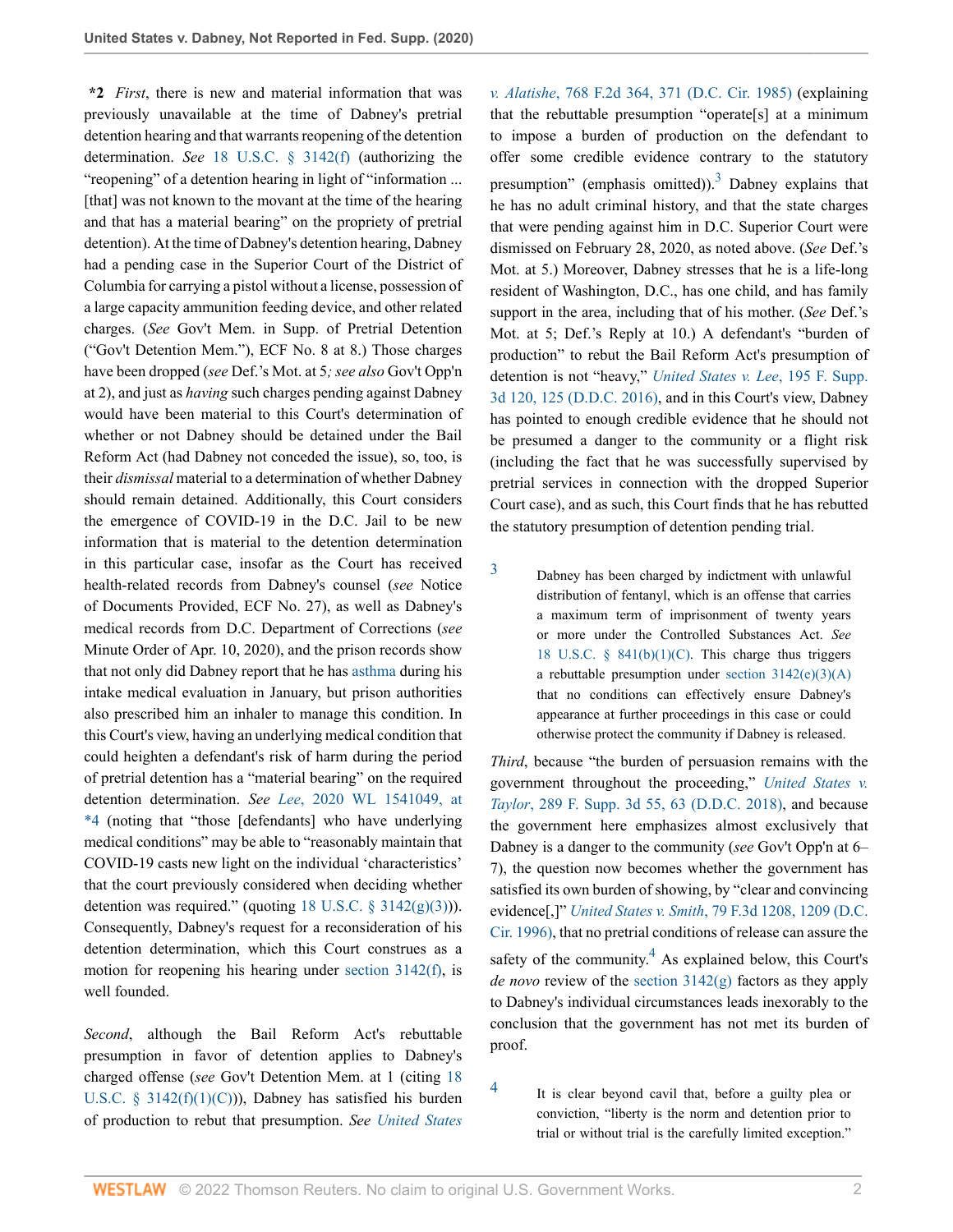*United States v. Salerno*[, 481 U.S. 739, 755 \(1987\).](http://www.westlaw.com/Link/Document/FullText?findType=Y&serNum=1987064904&pubNum=0000780&originatingDoc=Ic3fa68607f3a11eab9598d2db129301e&refType=RP&fi=co_pp_sp_780_755&originationContext=document&vr=3.0&rs=cblt1.0&transitionType=DocumentItem&contextData=(sc.Search)#co_pp_sp_780_755) However, in evaluating whether a defendant is a danger to the community, the Court must consider Congress's presumption "that defendants charged with [certain] offenses are likely to pose a danger to the community[.]" *United States v. Gamble*[, No. 19-cr-348, 2020 WL](http://www.westlaw.com/Link/Document/FullText?findType=Y&serNum=2050317030&pubNum=0000999&originatingDoc=Ic3fa68607f3a11eab9598d2db129301e&refType=RP&originationContext=document&vr=3.0&rs=cblt1.0&transitionType=DocumentItem&contextData=(sc.Search)) [588323, at \\*4 \(D.D.C. Feb. 6, 2020\)](http://www.westlaw.com/Link/Document/FullText?findType=Y&serNum=2050317030&pubNum=0000999&originatingDoc=Ic3fa68607f3a11eab9598d2db129301e&refType=RP&originationContext=document&vr=3.0&rs=cblt1.0&transitionType=DocumentItem&contextData=(sc.Search)) (internal quotation marks and citations omitted). And the Court must also examine available information that relates to the following four factors: (1) the nature and circumstances of the offense charged; (2) the weight of the evidence against the defendant; (3) the history and characteristics of the defendant; and (4) the nature and seriousness of the danger to any person or the community. *See* [18 U.S.C.](http://www.westlaw.com/Link/Document/FullText?findType=L&pubNum=1000546&cite=18USCAS3142&originatingDoc=Ic3fa68607f3a11eab9598d2db129301e&refType=RB&originationContext=document&vr=3.0&rs=cblt1.0&transitionType=DocumentItem&contextData=(sc.Search)#co_pp_16f4000091d86)  $§$  3142(g).

**\*3** The "nature and circumstances" of the charged offense, 18 U.S.C.  $\S$  3142 $(g)(1)$ , and the "weight of the evidence" against Dabney, *id.* [§ 3142\(g\)\(2\)](http://www.westlaw.com/Link/Document/FullText?findType=L&pubNum=1000546&cite=18USCAS3142&originatingDoc=Ic3fa68607f3a11eab9598d2db129301e&refType=RB&originationContext=document&vr=3.0&rs=cblt1.0&transitionType=DocumentItem&contextData=(sc.Search)#co_pp_7952000083371), do not favor release (*see* Gov't Opp'n at 5), but neither do they clearly weigh in favor of detention. Indeed, the government's recitation of the events that led to the arrest of Dabney and Marshall (*see* Gov't Detention Mem. at 5–6) makes clear that undercover agents *were investigating Marshall* and had set up a controlled buy *with Marshall*, and that Dabney's involvement in the charged criminal activity—*i.e.*, merely carrying the package out of the residence and to the waiting officer once Marshall realized that he needed more of the product and went back into the building—was simply incidental and, accordingly, minimal. Moreover, when law enforcement officers later arrested both Dabney and Marshall during a traffic stop, Dabney was sitting *in the backseat* of the vehicle in which a gun was found on the floorboard; there is no evidence that actually ties the gun to Dabney, and Dabney was not indicted for possessing any firearm. (*Id.* at 6.) Indeed, the strongest evidence that the government has offered to establish Dabney's dangerousness is the fact that he can be seen holding a firearm in a rap video on YouTube, but it was Marshall who posted the video, and two other (apparently unindicted) individuals also appear in the frame. (*Id.* at 9.) In other words, the extent of Dabney's charged offense conduct is the one-time handoff of fentanyl to an undercover officer on behalf of his co-defendant, Marshall, to complete a sale that Marshall had arranged and partially executed, which, alone, does not support the conclusion that Dabney is dangerous and needs to be detained pretrial for the protection of the community. (*See* Indictment, ECF No. 7 (noting three charges against Marshall —i.e., distribution of fentanyl; possession with intent to distribute fentanyl; and possession of a firearm during a drug trafficking offense—and one charge against Dabney).)

favor of his release. 18 U.S.C.  $\S$  3142(g)(3). First of all, although Dabney was on supervised release on D.C. Superior Court charges at the time of his arrest (*see* Gov't Opp'n at 6), those charges were later dropped, and Dabney comes before this Court with no criminal history (*see* Def.'s Mot. at 5). Additionally, Dabney appears to have followed the conditions of release that were imposed upon him while he was previously on location monitoring, and he has strong community ties: he is a life-long resident of Washington, D.C., where he completed the  $11<sup>th</sup>$  grade; he enjoys the support of his mother and various relatives in the area; and he is the father of one child. (*Id.*) Importantly, Dabney also suffers from [asthma](http://www.westlaw.com/Link/Document/FullText?entityType=disease&entityId=Iab17a50f475411db9765f9243f53508a&originationContext=document&transitionType=DocumentItem&contextData=(sc.Default)&vr=3.0&rs=cblt1.0) that was diagnosed years before his arrest. (*See* Notice of Documents Provided, ECF No. 27.) Perhaps, in a COVID-19-free world, Dabney's mild intermittent [asthma](http://www.westlaw.com/Link/Document/FullText?entityType=disease&entityId=Iab17a50f475411db9765f9243f53508a&originationContext=document&transitionType=DocumentItem&contextData=(sc.Default)&vr=3.0&rs=cblt1.0) would be irrelevant to this Court's assessment of his individual characteristics for the purpose of determining whether his detention pending trial would be proper; but, unfortunately, we do not live in such a world, and "just how much [asthma](http://www.westlaw.com/Link/Document/FullText?entityType=disease&entityId=Iab17a50f475411db9765f9243f53508a&originationContext=document&transitionType=DocumentItem&contextData=(sc.Default)&vr=3.0&rs=cblt1.0) can exacerbate the risks of COVID-19 is currently unknown." *[United States v. Irizzary](http://www.westlaw.com/Link/Document/FullText?findType=Y&serNum=2050741902&pubNum=0000999&originatingDoc=Ic3fa68607f3a11eab9598d2db129301e&refType=RP&originationContext=document&vr=3.0&rs=cblt1.0&transitionType=DocumentItem&contextData=(sc.Search))*, No. 17 [cr-283, 2020 WL 1705424 \(S.D.N.Y. Apr. 8, 2020\)](http://www.westlaw.com/Link/Document/FullText?findType=Y&serNum=2050741902&pubNum=0000999&originatingDoc=Ic3fa68607f3a11eab9598d2db129301e&refType=RP&originationContext=document&vr=3.0&rs=cblt1.0&transitionType=DocumentItem&contextData=(sc.Search)). Thus, Dabney's history and characteristics, including his underlying medical needs and issues, weigh in favor of his release pending trial.

Dabney's "history and characteristics" weigh decisively in

Finally, when it comes to "the nature and seriousness of the danger to any person or the community that would be posed by [Dabney's] release,"  $18$  U.S.C.  $\S$  3142(g)(4), there is little record evidence that Dabney would pose a threat to the community if he was released. To be sure, the charged offense, which involves the distribution of fentanyl, is a serious one. (*See* Gov't Detention Mem. at 10.) But, with respect to Dabney, there is no evidence that his involvement with Marshall's drug distribution operation was more than a one-off incident. And there is similarly no evidence of violence in Dabney's record: again, the gun that was retrieved from the floorboard of the car on which Dabney was riding at the time of his arrest has not been tied to him in any way. (*Id.* at 9.) The Court also reiterates that Dabney previously performed successfully while on location monitoring for the D.C. Superior Court charges that were subsequently dismissed, and this is not only evidence of Dabney's ability to follow conditions of supervised release, but also suggests that, if Dabney is placed on high-intensity supervision now, "the probation officers who would be tasked with monitoring his behavior while he is out of jail" would not necessarily have to go to great lengths and/or put themselves at risk to respond to